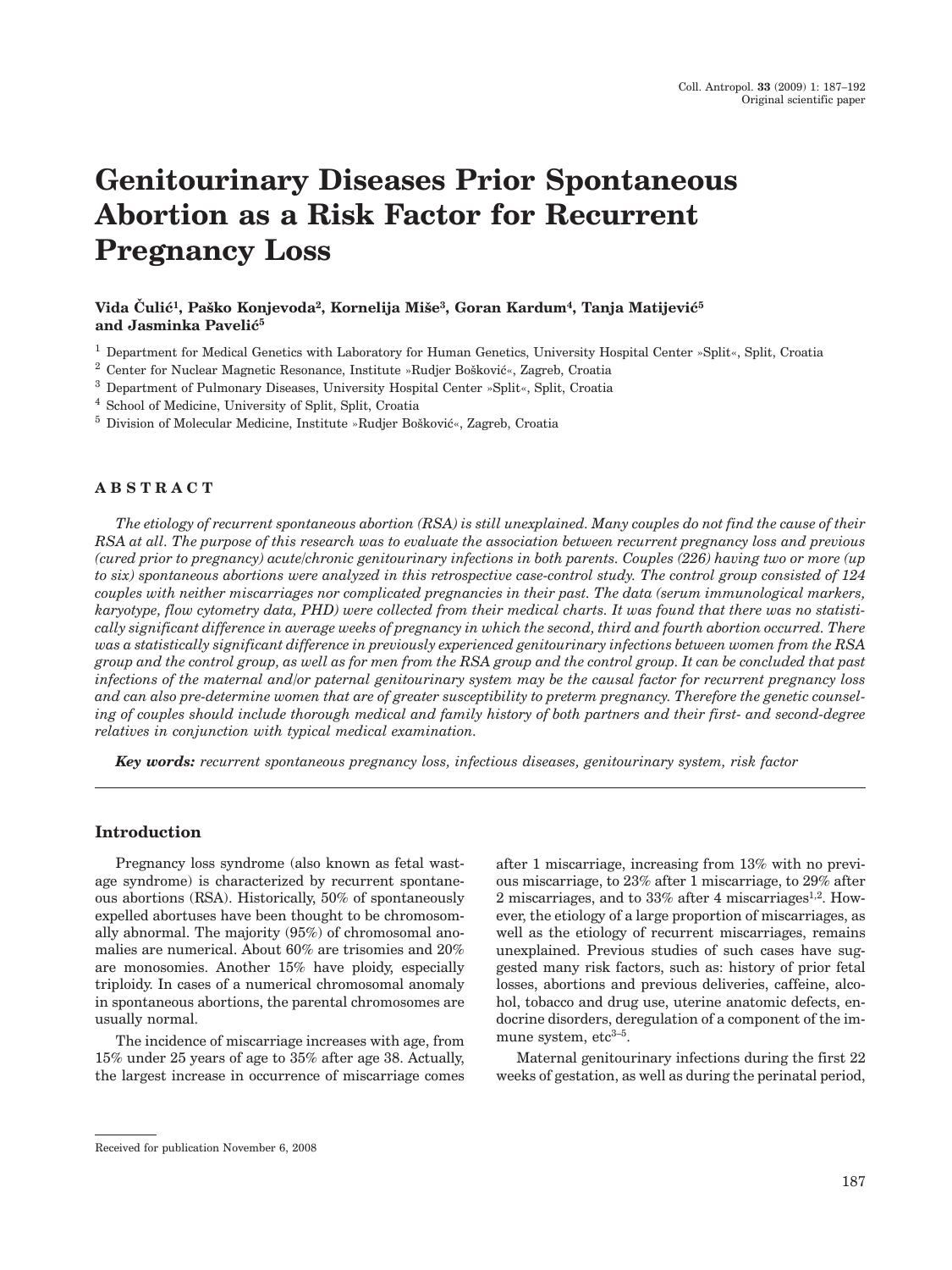caused by many different microorganisms (virus, protozoa and bacteria), have also been linked to pregnancy loss, as well as to stillbirths or a congenital anomaly of predilected organ.

Furthermore, infections that have activated the maternal immune system (during pregnancy) are linked to a greater expression of  $\gamma$ -interferon and the tumor necrosis factor (TNF) in the endometrial cells. These cytokines, and their gene polymorphisms in women, are also known to increase the risk of spontaneous abortion. However, recurrent spontaneous abortions are quite frequent in mothers with no indications of any well known risk factors, including the absence of laboratory/clinical signs of a present infection. Therefore, the question that springs to mind, related to the connection between a mother's infectious diseases and pregnancy loss, is whether acute or chronic inflammatory illness of the genitourinary system that was overcome prior to pregnancy, could play a part as a risk factor for recurrent spontaneous abortion. It is also possible that recurrent infectious diseases in a mother's relatives, for several generations, are also an indication of whether a miscarriage will occur.

Current evidence relating to the effects of paternal factors in terms of the risk of spontaneous abortion is obscure, dealing mostly with paternal age, occupation, alcohol drinking and smoking $6-9$ . Nothing is known about a possible connection between paternal genitourinary infections (either previous or present at the time of conception) and the occurrence of spontaneous abortions, although there is some evidence that an infection by *Chlamydia trachomatis* and *Mycoplasma,* and the presence of sexually transmissible pathogens in sperm, decrease men's fertility potential and may cause miscarriage $10,11$ .

Therefore, the aim of this study was to evaluate the association between recurrent spontaneous abortion and 1) previous (overcome prior to pregnancy) acute or chronic genitourinary infections in both parents, and 2) medical history factors of other diseases in both parents.

# **Patients and Methods**

Two hundred twenty-six couples, representing the Genetic Counseling Unit, Pediatric Clinic, Clinical Hospital Center Split, Croatia, who suffered two or more (up to six) spontaneous abortions in the period from 1985 to 2001, were included in this retrospective case-control study. All together, the couples suffered from 528 miscarriages which happened at or prior to the 16th week of gestation. The control group consisted of 124 couples who were matched by ethnic origin, with neither miscarriages nor complicated pregnancies in their medical history, and with healthy and chromosomally normal offspring (control group).

All couples were of European Caucasian origin. No women had either abnormal karyotypes, or coagulation disorders, or polycystic ovary syndrome or any other known risk factor for RSA.

188

A pedigree analysis was done for each couple. The participants were questioned about age, profession, smoking and alcohol habits, previous and current medical treatments, previous spontaneous abortions, stillborns, other illnesses, and about illnesses in their relatives (family members and other siblings). Clinical data, such as serum immunological markers, karyotyping, flow cytometry for aneuploidy, and pathohistological findings in aborted material were collected from each mother's medical chart that was completed at the Genetic Counseling Outpatient Unit and cytogenetic laboratory.

The study received approval by the Ethics Committee of the Clinical Hospital Split.

#### *Statistical analysis*

Statistical analysis of the data was done using the analytical systems SPSS and PAST. The data obtained by counting are shown as absolute numbers and relative frequencies. The data obtained by measuring (age) are shown by a method of five points: minimum, first quartile, median, third quartile and maximum.

Categorical data obtained by counting were compared by  $\gamma^2$ -test or Fischer's exact test. Continuous data were compared by the use of one-way analysis of variance (ANOVA) followed by Tukey's HSD test. All tests were two-dimensional. The results were considered significant when  $p < 0.05^{12,13}$ .

#### **Results**

The total number of spontaneous abortions (SA) found in 226 couples was 528 (Table 1). The majority of couples (N=165) experienced two SA (all together 330), followed by couples who experienced three (49 couples, 147 miscarriages) and four or more SA (12 couples, 51 miscarriages).

The average age of both partners at the time of pregnancy loss is shown in Table 2. The mean average age of control women was 28.3 and control men 32.6 years. There was no statistically significant difference between maternal and paternal age and corresponding control individuals ( $\chi^2 = 5.919$ , df = 5, p = 0.2080 for women and  $\chi^2 = 2.8702$ , df = 5, p = 0.7200 for men). There was also no statistically significant difference (Contingency Table Test,  $p = 0.549$  between the average age of females and males (bolded rows) in any group of couples based on the number of experienced SA. Most females (N=177; 78%)

**TABLE 1** NUMBER OF RPL PER COUPLE

| Number of abortions<br>per couple | Number of<br>couples $(\%)$ | Number of<br>abortions |
|-----------------------------------|-----------------------------|------------------------|
| $\overline{2}$                    | 165(73)                     | 330                    |
| 3                                 | 49 (22)                     | 147                    |
| 4 and more                        | 12(5)                       | 51                     |
| Total                             | 226 (100)                   | 528                    |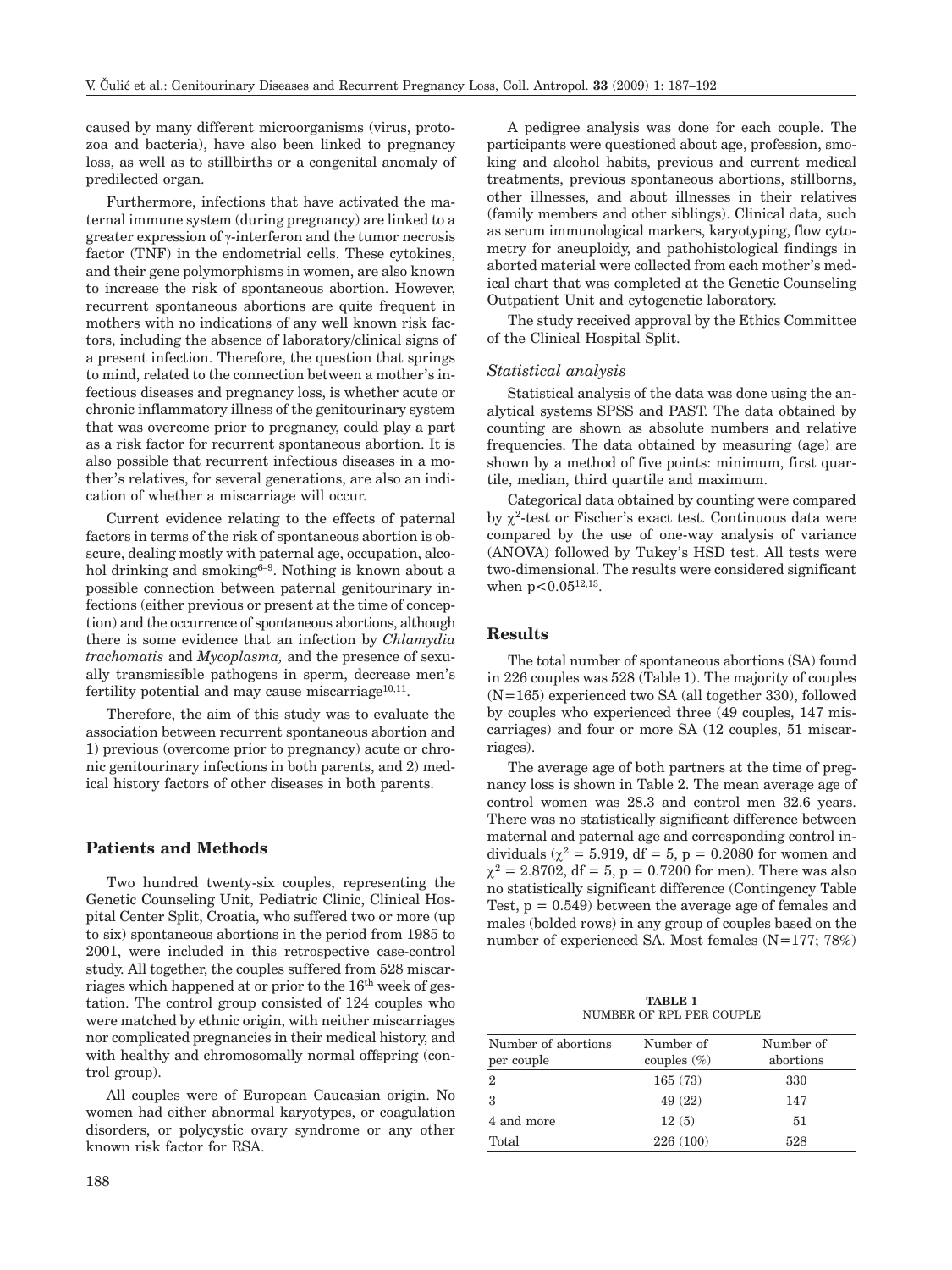| TABLE 2                                      |  |  |  |  |  |  |
|----------------------------------------------|--|--|--|--|--|--|
| MATERNAL AND PATERNAL AGE IN RELATION TO THE |  |  |  |  |  |  |
| NUMBER OF EXPERIENCED PREGNANCY LOSS         |  |  |  |  |  |  |

| Groups           | Age<br>(females)      | Number of sponta-<br>neous abortion |      |          |       |
|------------------|-----------------------|-------------------------------------|------|----------|-------|
|                  |                       | 2                                   | 3    | 4        | Total |
|                  |                       | Number of females                   |      |          |       |
| 1.               | $19 - 22$             | 13                                  | 3    | 0        | 16    |
| 2.               | $23 - 27$             | 59                                  | 15   | 5        | 79    |
| 3.               | $28 - 35$             | 73                                  | 21   | 4        | 98    |
| $\overline{4}$ . | $36 - 40$             | 15                                  | 9    | 3        | 27    |
| 5.               | $41 - 43$             | 5                                   | 1    | $\Omega$ | 6     |
|                  | Number (females)      | 165                                 | 49   | 12       | 226   |
|                  | Average age – females | 29.4                                | 29.7 | 29.2     | 29.4  |
|                  | Average age – males   | 32.1                                | 33.4 | 31.5     | 32.3  |

– the average age of control women was 28.3 and control men 32.6 years

were between age 23 and 35, irrespective of the number of experienced SA.

Figure 1 shows the number of abortions in relation to the gestational period when it occurred. Of the total 528 abortions, 465 happened before or shortly after the 16th week of pregnancy. The largest number of abortions occurred between the  $8<sup>th</sup>$  and  $10<sup>th</sup>$  week of pregnancy (the second, third and fourth abortions were analyzed). ANOVA variance analysis and corresponding F-test revealed that there was no statistically significant difference in average weeks of pregnancy in which the first, second, third and fourth abortion occurred.

Figures 2 and 3 show the kind of diseases female and male participants suffered from prior to SA. Seventy two women (32%) and 96 men (42%) had no previous history of diseases. For 12 men, the data were not available. The rest of the 154 females and 118 men suffered from one or more different diseases. Among these women, there were 104 (68%) of them that suffered from previous infections of the genitourinary tract. The rest of the women  $(N=50)$ 



*Fig. 1. Total number of spontaneous abortions (SA) in relation to the gestational period (weeks).*



*Fig. 2. The kind of diseases female participants suffered before SA (women – RSA) in comparison to the diseases experienced by women from control group (control women). 1 – no previous (to RSA) diseases; 2 – previous genitourinary infections; 3 – respiratory infections, diseases of other systems, sterile or infertile marriage; 4 – the data were not available.*

suffered from either diseases of the respiratory system or diseases of other organ systems, or experienced sterile or infertile marriages. Among the 124 women in the control group, 104 (84%) had no prior diseases, for four of them the data were not available, and 15 women experienced infectious diseases (one woman had HPV and one had *Chlamydia trachomatis* infection, two had streptococcus agalactie of the cervix, and 11 women had E. coli in the urine culture). Based on these data, the statistical analysis showed (contingency table test,  $p=0.0329$ ) a significant difference in previously experienced genitourinary infections between women who suffered from recurrent SA and the control group.

Among the 118 men in the RSA group, 52% (61 men) previously suffered from genitourinary infections and



*Fig. 3. The kind of diseases male participants suffered before SA (men – RSA group) in comparison to the diseases experienced by men from control group. 1 – no previous (to RSA) diseases; 2 – previous genitourinary infections; 3 – respiratory infections, diseases of other systems, sterile or infertile marriage; 4 – the data were not available.*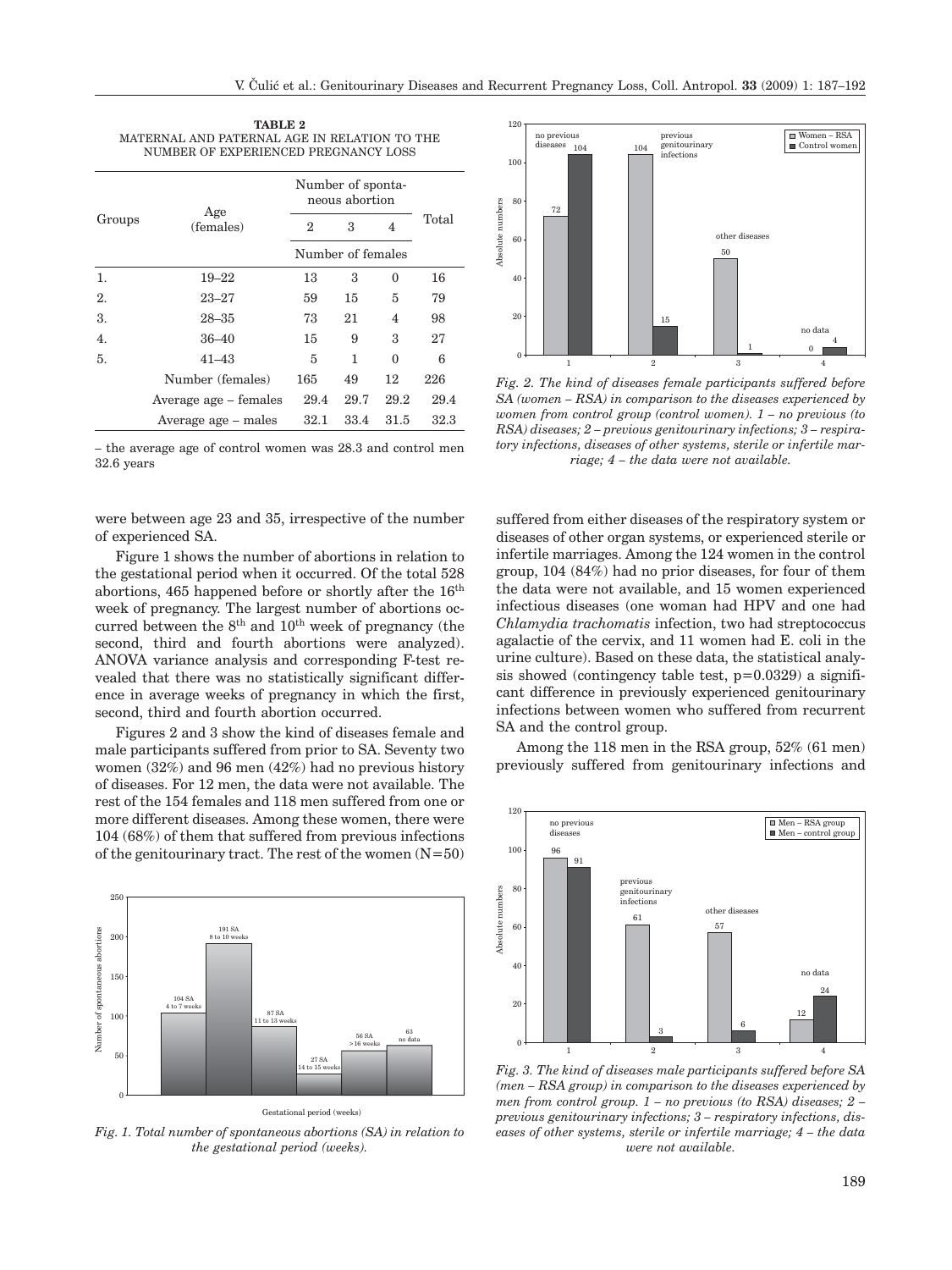48% (57 men) from various diseases of other organ systems. Among the men in the control group, 91 had no prior diseases, for 24 of them the data were not available, only 3 men (3%) suffered from previous genitourinary infections, and 6 men suffered from diseases of other organ systems (Figure 3). Based on these data, the statistical analysis showed a significant difference (p=0.035) in previously experienced genitourinary infections between men from the RSA group and the control group.

## **Discussion**

Recurrent miscarriage or pregnancy loss (RPL) syndrome is characterized by repeated spontaneous abortions (RSA). For a long time, RPL has been defined as three or more consecutive pregnancy losses prior to the 20th week of gestation. However, it is now recognized that the definition of RPL includes two or more consecutive spontaneous miscarriages<sup>1</sup>. So, this principle has been accepted in our Clinic as well. In this respect, the majority of couples (226) included in our study suffered from RSA because they went through two (165 couples), three (49 couples) and four or more (12 couples) consecutive abortions.

Recurrent miscarriage (RM) can have deep emotional and psychological effects on both partners. Therefore, genetic counseling is indispensable in helping such couples overcome emotional and psychosocial problems and, in their best interest, make mutual decisions about their life and pregnancy planning. The first and most important part of genetic counseling is to take a thorough medical and family history of both partners, as well as their first and second relatives in conjunction with typical medical examinations<sup>1</sup>. This is exactly how it was done in our study.

The variety of risk factors (mentioned in the Introduction), including maternal infection, have been suggested as the underlying causes of RSA occurrence<sup>1-5,14,15</sup>. However, many couples do not find the cause of their RSA at all, in part due to the possibility of having different causes for each miscarriage. In such cases, it may not be possible to discover a pattern for a woman's miscarriages. A similar situation was shown by Patriarca and coworkers16 who evaluated the causes of RSA in relation to the period of abortion and number of embryo losses. Forty-six percent of patients turned out to be *sine causa*.

However, despite which risk factors underlie RSA, so far there is no corresponding way to estimate the total risk for RSA in a longer period of pregnancy, such as from soon after conception to 27 weeks of gestation $17$ . Therefore, the attention should be put on searching for risk factors in shorter periods of preterm pregnancy. For this reason, the couples included in our study were all those who experienced SA up to the 16<sup>th</sup> week of gestation.

As mentioned above, various maternal infections have been reported as a cause of sporadic spontaneous abortion. However, evidence linking infection and RSA are only anecdotal. The majority of data are related to the second trimester of pregnancy, but the role of infection in a first trimester RSA is still controversial<sup>18</sup>. Only few well documented studies on this topic have been conducted, and the results are inconsistent. For instance, while Witkin and coworkers found that high-titer IgG antibodies to *C. trachomatis* were associated with RSA19,20, Paukku and coworkers found just the opposite<sup>21</sup>. On the other hand, genital mycoplasma and ureaplasma species are frequently found in women with recurrent miscarriages<sup>22</sup>. Later on, no evidence suggests that either *Listeria* or *Treponema pallidum* organisms play a role in patients with a history of recurrent pregnancy  $loss^{23}$ . CMV is associated with random miscarriage but not recurrent miscarriage24,25. Similar, contradictory results were also found for HPV and AAV26–28. Probably the most obvious risk situation in RSA is chronic infection that can spread to the placenta in a patient who is immunocompromised.

So, what could be the cause of recurrent miscarriage in couples/mothers that lack any well known risk factors, including absence of laboratory/clinical signs of present infection? It is now becoming evident that inappropriate activation of the mother's immune system may cause early first trimester miscarriages. Current theory suggests that during a normal pregnancy, the fetus, which carries the father's foreign genes, can nevertheless survive in the mother's uterus because of special protection from the mother's immune system. For certain couples, this protective response does not occur, and the maternal immune system rejects the father's foreign material in the fetus, resulting in miscarriage.

In this respect, is it possible that acute or chronic inflammatory illnesses of the genitourinary system in both parents, that were overcome prior to pregnancy, can play a part as a risk factor for recurrent spontaneous abortion? By analyzing 226 couples with RSA we have shown (based on statistical analysis) that the hypothesis on the relationship between genitourinary infections cured before one's next pregnancy and one's next RSA is correct, for both mothers and fathers. Even 68% of women and 52% of men suffered before the next preterm pregnancy from some kind of genitourinary infection.

However, how can we explain these findings? Our assumption is that changed activity of the immunological system during the infection persists, in some parts, even after the infection is cured, and in this respect may cause next preterm pregnancy. Namely, to avoid the rejection of the embryo, the mother's immune response should be suppressed in a physiological manner. It seems that the major component of this suppression is the reduction of the synthesis of pro-inflammatory cytokines caused by a Th1/Th2 balance shift, as well as the normal activity of specific subsets of NK and T cells<sup>29,30</sup>. If this doesn't happen, the embryo is rejected. But why wouldn't this happen? As we said above, it is possible that changed activity of the immune system during the infection persists in some parts, even after the infection is cured, and in this respect may cause next preterm pregnancy. In line with this hypothesis are the following findings. The percentage of endometrial suppressor T lymphocytes was decreased in recurrent aborters, their CD4:CD8 (helper to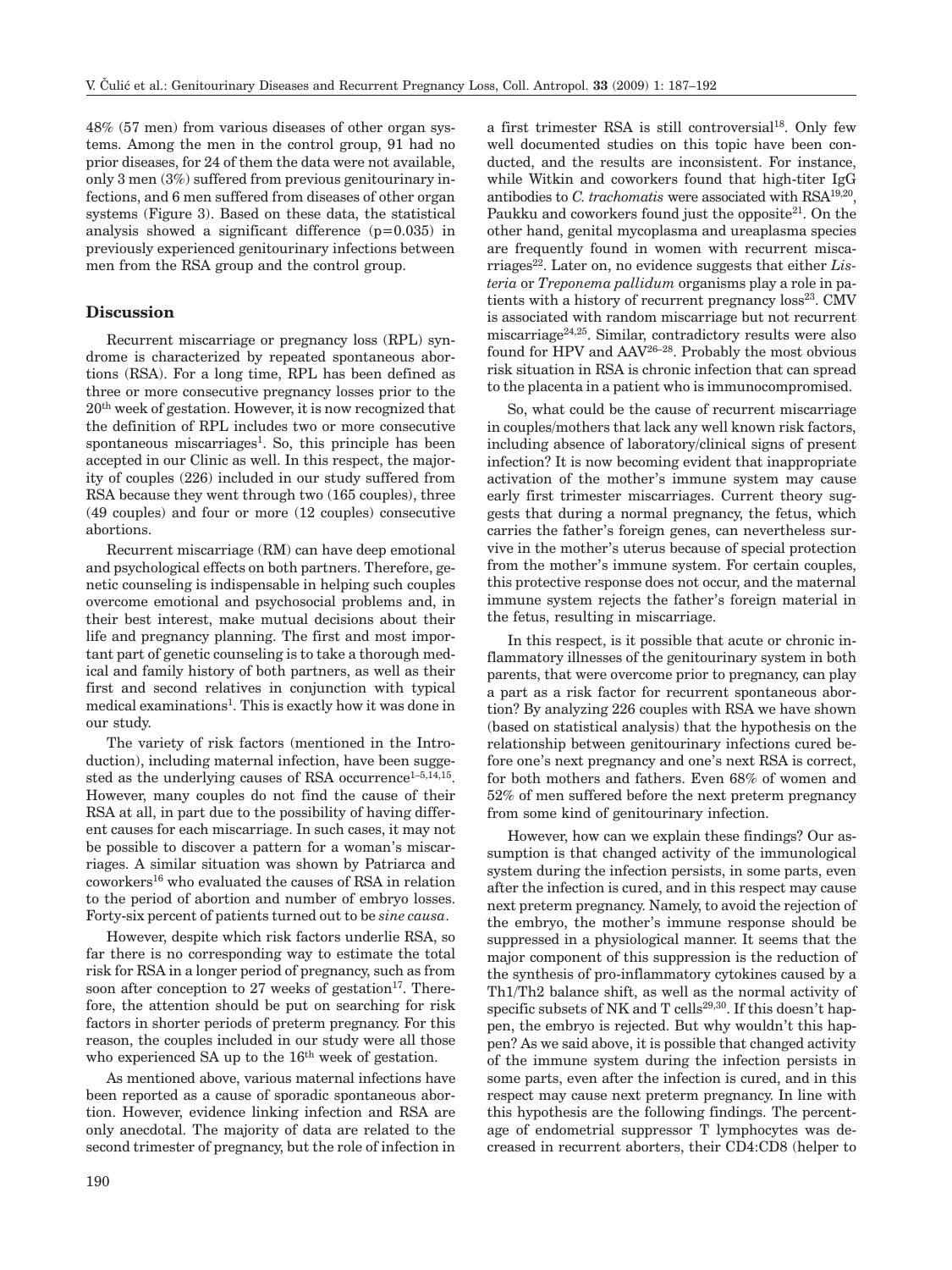suppressor) ratio was increased, and a CD16-CD56 bright NK cell subset, predominant in normal deciduas, was decreased, indicating that endometrial lymphocytes of RSA aborters harbor a distinct immunophenotypic profile<sup>31</sup>.

Later on, successful pregnancy depends on an adequate fine modulation between the levels of pro-inflammatory and anti-inflammatory cytokines. It is generally believed that the presence or increase of Th-1 related pro-inflammatory cytokines are associated with pregnancies that end in miscarriage, whilst the production of Th-2 related anti-inflammatory cytokines are associated with ongoing successful pregnancies $32-34$ . The exact immune dysfunction was also found in patients with a history of RSA: the proinflammatory cytokines (IL-2, IL-12, IFN-g) and IL-2 receptors expression/level were increased in peripheral blood mononuclear cells and serum, and the level of anti-inflammatory cytokines IL-10 and IL-18 were decreased in non-pregnant women with a history of RSA when compared to non-pregnant women with no history of RSA 30,32,35–40.

Increased numbers of activated leukocytes have also been found in the deciduas of women with a history of unexplained pregnancy  $loss<sup>41</sup>$  suggesting that an activated immune system might be a factor involved in RSA. However, the question is: why is the immune system activated when an infection is not present. One possibility is that the mother's immune system has not returned to normal after miscarriage. We did not measure immunological status of women with a history of RSA. However, even if we did, such a possibility would have been rejected, since at the time the women included in our study group attended our Clinic, it had been at least 6 months since they had suffered from last miscarriage. Therefore, there must be some other factor which is responsible for RAS in such cases. In our opinion and based on the presented data, past infections of the genitourinary system in women with a history of RSA, may induce an alteration of the immune system. If a next pregnancy happens when the immune system is still in an activated state, there is a great probability of early pregnancy miscarriage. Therefore, we suggest that past genitourinary infections in women with a history of RSA might predispose them to another unsuccessful outcome in the next pregnancy.

The explanation of why RSA happens when infection is not present may also involve endometrial damage from a past infection, as was shown for chlamidial infections, or an immune response to an epitope shared by an infectious agent (shown for *Chlamydia*) and a fetal antigen. Neither of the mentioned possibilities was presented in our study.

Another question that springs to mind is, why in some women, the immune system is still activated even after the prolonged period after the last RSA or past (cured) infection of the genito-urinary system. One of the possible explanations is the presence of specific polymorphisms (which modulate gene expression) in the genes responsible for synthesis of the components of the immune system. One such polymorphism found in intron 2 of the gene for IL-1 receptor antagonist (IL-1RA) is a changed number of tandem repeats $42$ . The most common allele possesses in a second intron four 86 bp long tandem repeats  $(IL-1RA<sup>4</sup>)$  and is associated with the normal activity of the gene. Contrary to this, polymorphic allele with only 2 tandem repeats  $(IL-1RA^2)$  is associated with decreased gene activity. IL-1RA is a competitive inhibitor of major pro-inflammatory cytokine, IL-1. Therefore, the relative levels of IL-1RA and IL-1 determine whether the immune response will persist or will be terminated. When the ratio level between IL-1RA and IL-1 is decreased, as seen in homozygotes and heterozygotes for 2 tandem repeats polymorphism  $(IL-1RA^2/IL-1RA^2)$  and IL-1RA2/IL-1RA4), the inflammatory reaction is prolonged or persistent even in the absence of specific antigen42,43. So, several studies have demonstrated an association between IL-1RA2 and recurrent miscarriage<sup>42–45</sup>. However, the results of some other study groups indicated no significant difference in the distribution of IL-1R alleles in recurrent miscarriage women and control fertile women $42,46$ .

As shown recently by the »omics« methods, the expression level of several other immunosuppression, angiogenesis and apoptosis-related genes is associated with RPL47. However, eventhough immunological abnormalities have been demonstrated to underlie, at least in part, unexplained RSA, additional, more comprehensive studies at the molecular level are required to understand the exact mechanisms of RSA occurrence.

There have been multiple studies which look at the maternal factors leading to spontaneous abortion; however, there are limited studies identifying the male factors. Several studies have suggested that paternal age may play a role. It is known that advanced paternal age is associated with abnormalities in sperm, certain chromosome defects, and numerous birth defects associated with autosomal dominant mutations. Increasing paternal age is significantly associated with spontaneous abortion, independent of maternal age and multiple other factors<sup>48</sup>.

Given the current lack of effective predictors of further miscarriage in recurrent cases, and based on the data that past infections of maternal and paternal genital and urinary systems are in positive correlation with the occurrence of next RSA, we hypothesize here that such infections may be the causal factor for RSA and can also pre-determine women who are at greater susceptibility for next preterm pregnancy outcome.

# **Acknowledgement**

This work was supported by the Ministry of Science, Education and Sports Republic of Croatia, grant number 098-0982464-2394.